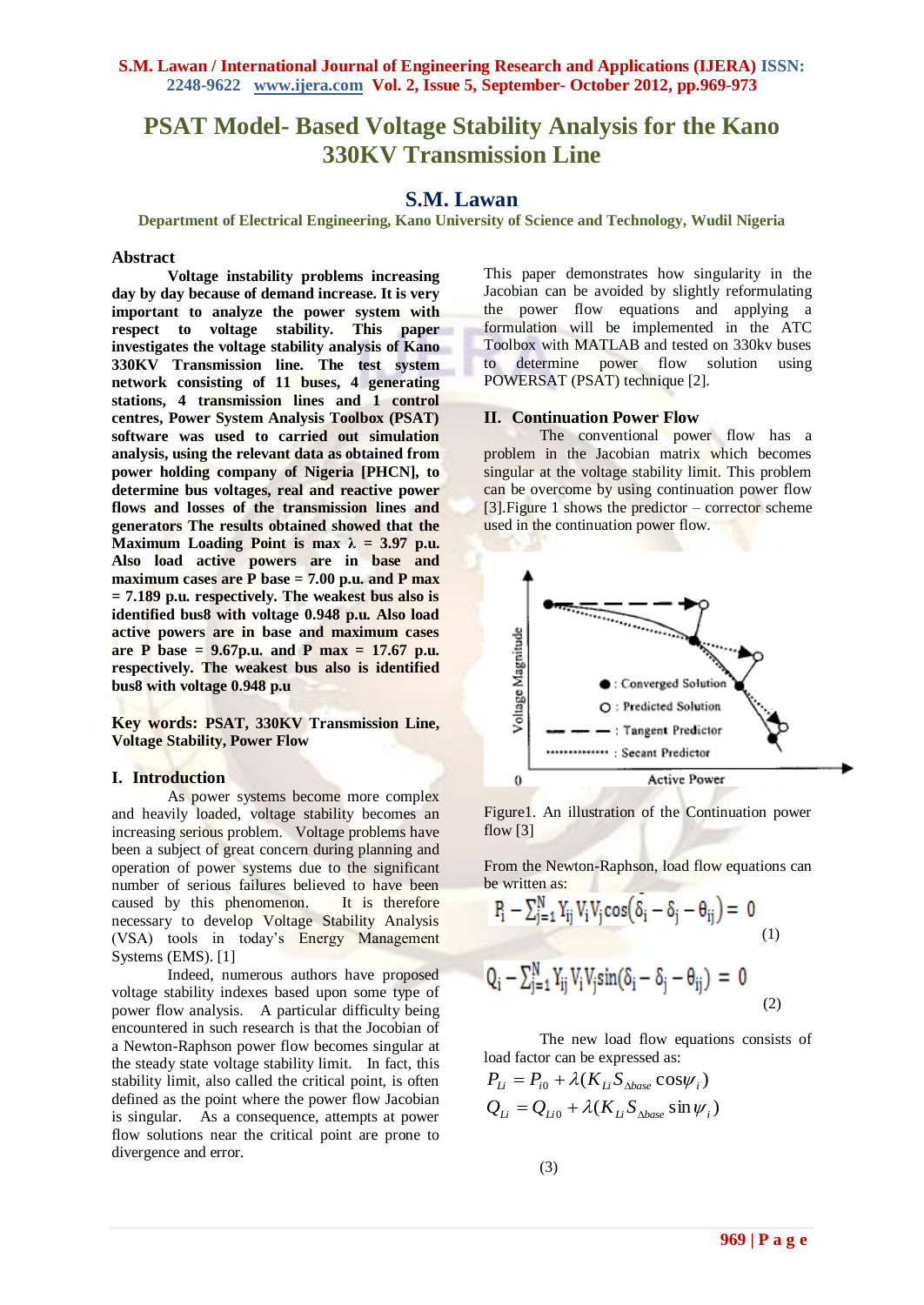Where the following definitions are made;

 $P_{Li0}$ ,  $Q_{Li0}$  – original load at bus *i*, active and reactive respectively.

 $K_{Li}$  - multiplier to designate the rate of load change at bus *i* as *λ* changes.

*Ψi* - power factor angle of load change at bus i.

## **III. PSAT METHOD**

PSAT is a Matlab toolbox for electric power system analysis and control. The command line version of PSAT is also GNU Octave compatible. PSAT includes power flow, continuation power flow, optimal power flow, and small signal stability analysis and time domain simulation. All operations can be assessed by means of graphical user interfaces (GUIs) and a Simulinkbased library provides a user friendly tool for network design.

PSAT core is the power flow routine, which also takes care of state variable initialization. Once the power flow has been solved, further static and/or dynamic analysis can be performed. These routines are:

- 1. Continuation power flow;
- 2. Optimal power flow;
- 3. Small signal stability analysis;
- 4. Time domain simulations;
- 5. Phasor measurement unit (PMU) placement.

In order to perform accurate power system analysis, PSAT supports a variety of static and dynamic component models, as follows:

- Power Flow Data: Bus bars, transmission lines and transformers, slack buses, PV generators, constant power loads, and shunt admittances.
- CPF and OPF Data: Power supply bids and limits generator power reserves, generator ramping data, and power demand bids and limits.
- $\triangleright$  Switching Operations: Transmission line faults and transmission line breakers.
- Measurements: Bus frequency and phasor measurement units (PMU).
- > Loads: Voltage dependent loads, frequency dependent loads, ZIP (impedance, constant current and constant power) loads, exponential recovery loads, thermostatically controlled load, Jimma's loads, and mixed loads.
- > Machines: Synchronous machines (dynamic order from 2 to 8) and induction motors (dynamic order from 1 to 5).
- Controls: Turbine Governors, Automatic Voltage Regulators, Power System Stabilizer, Over-excitation limiters and Secondary Voltage Regulation (Central Area Controllers and Cluster Controllers).
- Regulating Transformers: Load tap changer with voltage or reactive power regulators and phase shifting transformers.
- > FACTS: Static Var Compensators, Thyristor Controlled Series Capacitors, Static Synchronous Source Series Compensators, Unified Power Flow Controllers, and High Voltage DC transmission systems.
- Wind Turbines: Wind models, Constant speed wind turbine with squirrel cage induction motor, variable speed wind turbine with doubly fed induction generator, and variable speed wind turbine with direct drive synchronous generator.
- Other Models: Synchronous machine dynamic shaft, dynamic phasor RLC series circuit, sub-synchronous resonance model, Solid Oxide Fuel Cell, and sub transmission area equivalents.

Besides mathematical routines and models, PSAT includes a variety of utilities, as follows:

1. one-line network diagram editor (Simulink library);

2. GUIs for settings system and routine parameters;

3. User defined model construction and installation;

4. GUI for plotting results;

5. Filters for converting data to and from other formats;

6. Command logs.

Finally, PSAT includes bridges to GAMS and UWPFLOW programs, which highly extend PSAT ability of performing optimization and continuation power flow analysis [4]

## **IV. Under Study Network**

Our test system is Kano 330KV Transmission system. Stimulated diagram of System with the following components and statistics as shown in table 1and 2 below:

## **Table 1: Network Statistics**

| <b>Buses</b>        |  |
|---------------------|--|
| Lines               |  |
| <b>Transformers</b> |  |
| Generators          |  |
| Loads               |  |

#### **Table2: Solution Statistics**

| Number of Iterations      |  |
|---------------------------|--|
| Maximum P mismatch [p.u.] |  |
| Maximum Q mismatch [p.u.] |  |
| Power rate [MVA]          |  |
|                           |  |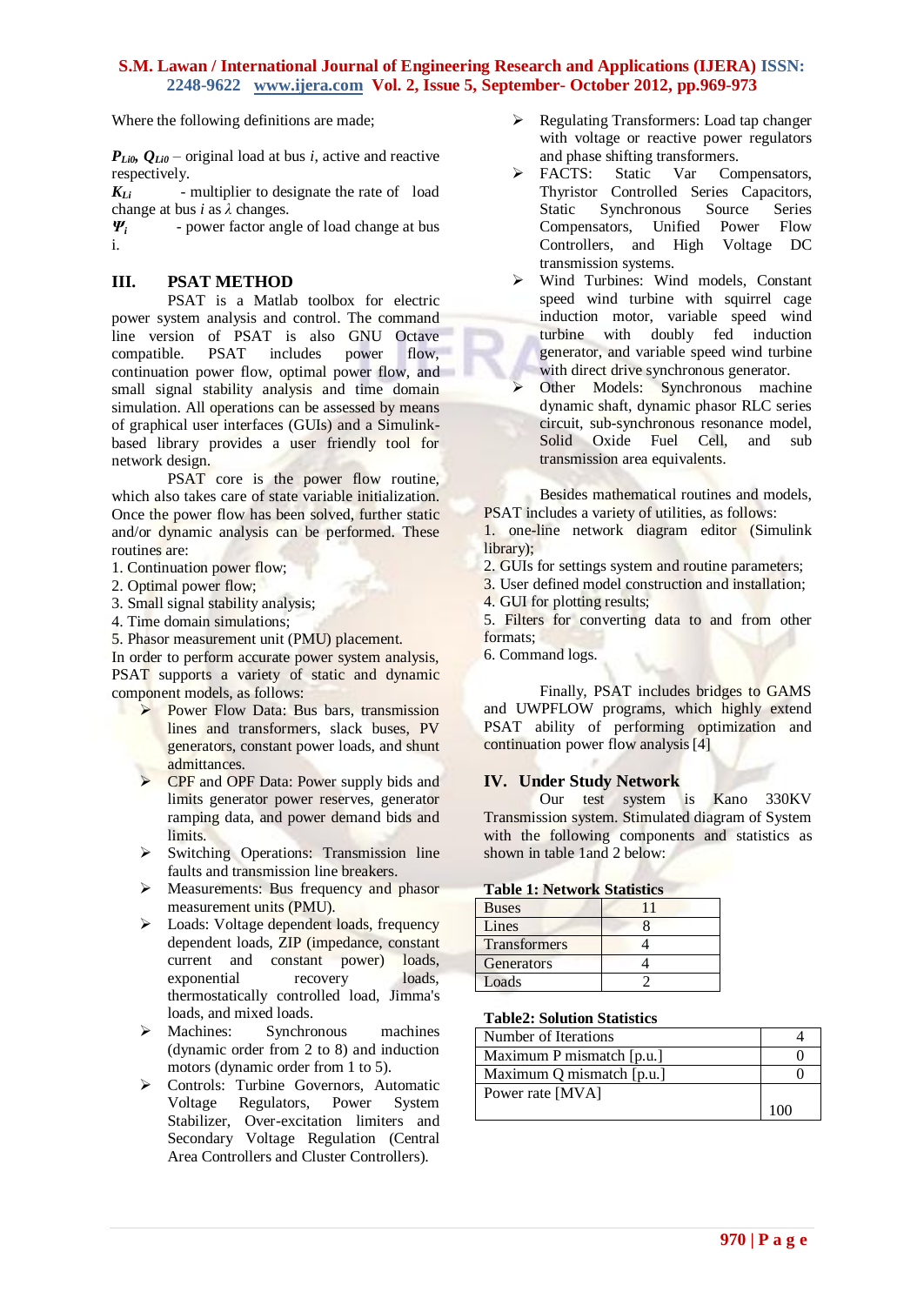

Fig. 2 Kano 330KV Transmission system

In this system generation unit are modeled as standard PV buses and loads are represented as constant PQ loads. The P and Q load powers are not voltage dependent and are assumed to change as follows:

$$
P_l = P_{l0}(1+\lambda)
$$

$$
Q_l = Q_{l0}(1+\lambda)
$$

Where  $P_{L0}$  and  $Q_{L0}$  are the active and reactive base loads, whereas  $P_L$ , and  $Q_L$ , are the active and reactive loads at bus *L* for the current operating point as defined by  $\lambda$ , table 2

#### **V. Simulation Results**

To analyze of static voltage stability to survey contingencies of power system (like the line outages and/or generation unit outages) with Psat software [5]. The continuation power flow for normal system manner is done that all generation units and lines are in the network and in fact no contingencies has occurred in system. Maximum Loading Point is max  $\lambda = 3.97$  *p.u.* Also load active powers are in base and maximum cases are P *base* = 7.00 *p.u.* and P  $max = 7.189$  *p.u.* respectively. The weakest bus also is identified bus8 with voltage 0.948 *p*.*u*. Also load active powers are in base and maximum cases are P  $base = 9.67p.u.$  and P max = 17.67 *p.u.* respectively. The weakest bus also is identified bus8 with voltage 0.948 *p.u*

*A. The results of simulation for the network with CPF method* Table 3, 4,5 and 6 shows the results of single generation units' applying continuation power flow.

*B.*

**Table 3: Power Flow Results**

| <b>Bus</b>    | V      | phase    | P gen  | O<br>gen | P load | O load   |
|---------------|--------|----------|--------|----------|--------|----------|
|               | [p.u.] | [rad]    | [p.u.] | [p.u.]   | [p.u.] | [p.u.]   |
| Bus 01        | 1.030  | 0.353    | 7.000  | 1.825    | 0.000  | 0.000    |
| <b>Bus 02</b> | 1.010  | 0.183    | 7.000  | 2.284    | 0.000  | 0.000    |
| Bus $03$      | 1.030  | $-0.119$ | 7.189  | 1.724    | 0.000  | 0.000    |
| Bus 04        | 1.010  | $-0.296$ | 7.000  | 1.936    | 0.000  | 0.000    |
| Bus $05$      | 1.007  | 0.241    | 0.000  | 0.000    | 0.000  | 0.000    |
| Bus $06$      | 0.979  | 0.065    | 0.000  | 0.000    | 0.000  | 0.000    |
| <b>Bus 07</b> | 0.963  | $-0.082$ | 0.000  | 0.000    | 9.670  | $-1.000$ |
| $Bus$ 08      | 0.948  | $-0.323$ | 0.000  | 0.000    | 0.000  | 0.000    |
| <b>Bus 09</b> | 0.974  | $-0.560$ | 0.000  | 0.000    | 17.670 | $-2.500$ |
| Bus $10$      | 0.985  | $-0.414$ | 0.000  | 0.000    | 0.000  | 0.000    |
| Bus $11$      | 1.009  | $-0.234$ | 0.000  | 0.000    | 0.000  | 0.000    |

#### **Table 4: Line Flows**

| Fro          | Line           | ${\bf P}$ | Q        | $\mathbf{P}$ | Q                      |
|--------------|----------------|-----------|----------|--------------|------------------------|
| $\mathbf{m}$ | [p.u.          | Flow      | Flow     | Lo           | $\mathbf{L}\mathbf{0}$ |
| <b>Bus</b>   | T              | [p.u]     | [p.u]    | SS           | SS                     |
| To           |                | $\cdot$ ] | $\cdot$  | [p.u.]       | [p.u.]                 |
| <b>Bus</b>   |                |           |          |              |                        |
|              |                |           |          |              |                        |
| <b>Bus</b>   | $\overline{1}$ | 7.000     | 1.002    | 0.123        | 1.191                  |
| 05           |                |           |          |              |                        |
| <b>Bus</b>   |                |           |          |              |                        |
| 06           |                |           |          |              |                        |
| <b>Bus</b>   | $\overline{c}$ | 13.87     | 1.210    | 0.202        | 2.008                  |
| 06           |                | 7         |          |              |                        |
| <b>Bus</b>   |                |           |          |              |                        |
| 07           |                |           |          |              |                        |
| <b>Bus</b>   | $\overline{3}$ | 2.002     | 0.079    | 0.048        | 0.303                  |
| 07           |                |           |          |              |                        |
| <b>Bus</b>   |                |           |          |              |                        |
| 08           |                |           |          |              |                        |
| <b>Bus</b>   | $\overline{4}$ | 1.954     | $-0.224$ | 0.047        | 0.382                  |
| 08           |                |           |          |              |                        |
| <b>Bus</b>   |                |           |          |              |                        |
| 09           |                |           |          |              |                        |
| <b>Bus</b>   | 5              | 1.954     | $-0.268$ | 0.047        | 0.293                  |
| 08           |                |           |          |              |                        |
| <b>Bus</b>   |                |           |          |              |                        |
| 09           |                |           |          |              |                        |
| <b>Bus</b>   | 6              | 7.189     | 0.866    | 0.129        | 1.245                  |
| 11           |                |           |          |              |                        |
| <b>Bus</b>   |                |           |          |              |                        |
| 10           |                |           |          |              |                        |
| <b>Bus</b>   | $\overline{7}$ | 13.85     | 0.177    | 0.204        | 2.026                  |
| 09           |                | 6         |          |              |                        |
| <b>Bus</b>   |                |           |          |              |                        |
| 10           |                |           |          |              |                        |
| <b>Bus</b>   | 8              | 2.002     | 0.123    | 0.048        | 0.391                  |
| 07           |                |           |          |              |                        |
| <b>Bus</b>   |                |           |          |              |                        |
| 08           |                |           |          |              |                        |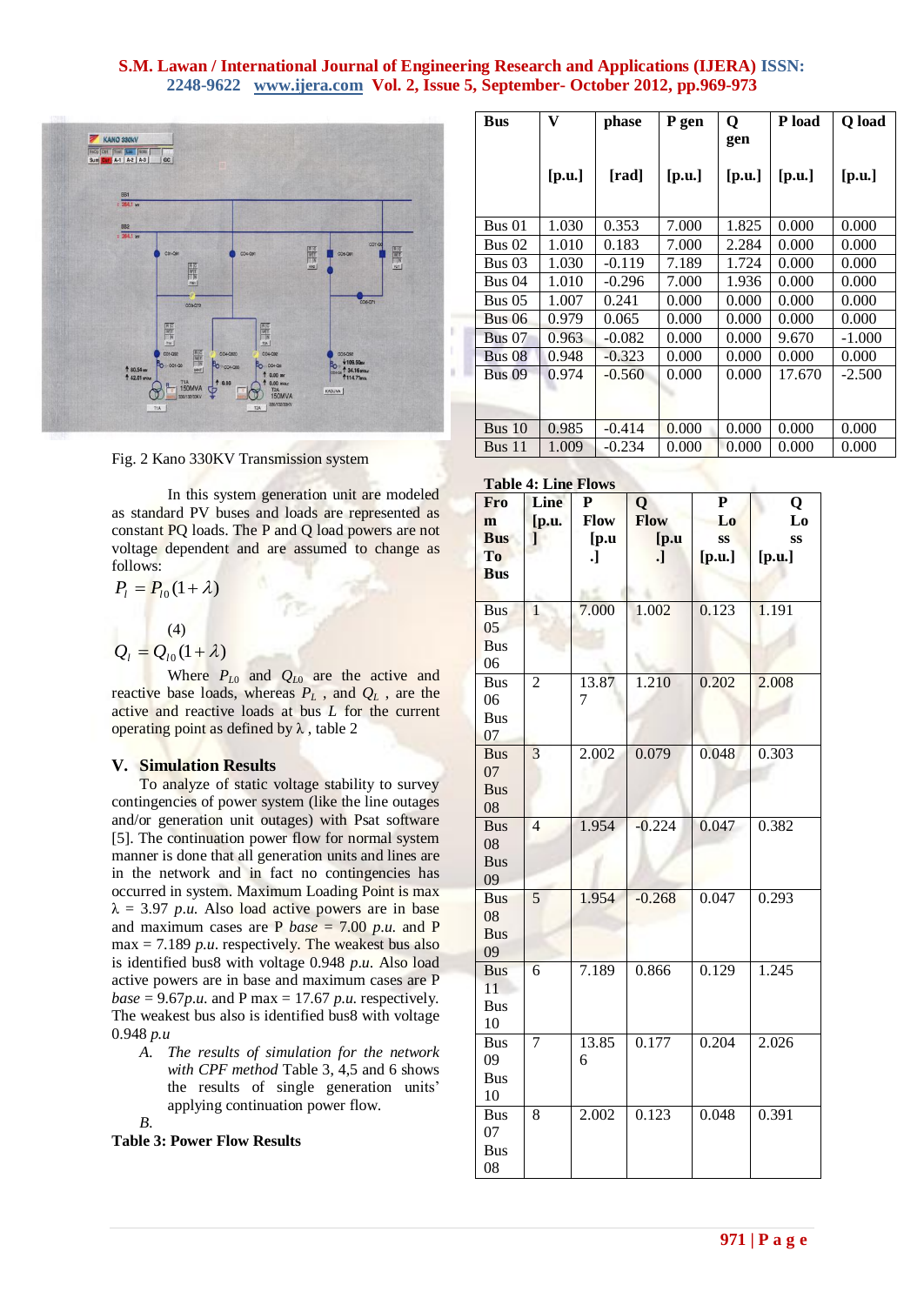| <b>Bus</b> | 9  | 7.000 | 1.825 | 0.000 | 0.822 |
|------------|----|-------|-------|-------|-------|
| 01         |    |       |       |       |       |
| <b>Bus</b> |    |       |       |       |       |
| 05         |    |       |       |       |       |
| <b>Bus</b> | 10 | 7.000 | 2.284 | 0.000 | 0.886 |
| 02         |    |       |       |       |       |
| <b>Bus</b> |    |       |       |       |       |
| 06         |    |       |       |       |       |
| <b>Bus</b> | 11 | 7.000 | 1.936 | 0.000 | 0.862 |
| 04         |    |       |       |       |       |
| <b>Bus</b> |    |       |       |       |       |
| 10         |    |       |       |       |       |
| <b>Bus</b> | 12 | 7.189 | 1.724 | 0.000 | 0.859 |
| 03         |    |       |       |       |       |
| <b>Bus</b> |    |       |       |       |       |
| 11         |    |       |       |       |       |

**Table 5: General Summary Report**

| Power       | <b>Total</b>      | <b>Total</b> | <b>Total</b> |
|-------------|-------------------|--------------|--------------|
|             | <b>Generation</b> | Load         | Loses        |
| Real Power  | 28.19             | 27.34        | 0.85         |
| [p.u]       |                   |              |              |
| Reactive    | 7.77              | $-3.50$      | 11.27        |
| Power [p.u] |                   |              |              |

**Table 6: Newton-Raphson Method for Power Flow Computation**

| <b>Iteration</b> | Convergence |
|------------------|-------------|
|                  | 0.048618    |
|                  | 0.0030922   |
|                  | 1.7363e-005 |
|                  | 4.4468e-010 |

**Table 7: State Matrix Eigen values Summary**

| <b>Dynamic Order</b>                     | 24 |
|------------------------------------------|----|
| Number of Eigen values with $Re(MU) < 0$ | 19 |
| Number of Eigen values with $Re(MU) > 0$ |    |
| Number of real Eigen values              | 16 |
| Number of Complex Pairs                  |    |
| Number of Zero Eigen values              |    |

## **VI. CONCLUSION**

The Study 330KV network has a relatively low voltage drop in the transmission lines though, there was an obvious improvement over the existing case, some buses and generators of high reactive power values need to be compensated using either the conventional compensators such as reactors, capacitor banks, and tap changing transformers or the use of FACTS devices. This however will enable the 330KV transmission network to be used very close to its thermal limit, yet still remain very stable, reduce transmission line congestion and maintain grid stability and effective interconnectivity.

### **Reference**

- [1] X. Wang, G.C. Ejebe, J. Tong, & J.G. Waight "Preventive/Corrective Control for Voltage Stability Using Direct Interior Point Method" IEEE Transaction on Power Systems, Vol. 13, No. 3, August 1998, pp. 878 883.
- [2] Werner C. Rheiboldt, & John V. Burkardt "Psat Toolbox in Matlab" ACM Trans. On Mathematical Software, Vol. 9, no. 2, 1983, pp 215-235
- [3] Venkataramana Ajjarapu, Colin Christy,1992. "The continuation power flow a tool for steady state voltage stability analysis", IEEE Transactions on Power Systems, Vol.7, No. 1. February.
- [4] A. P. Lerm, C. A. Canizares, and A. S. Silva, "Multi-parameter bifurcation analysis of the South Brazilian power system," IEEE Trans. Power
- [5] F. Milano, "Power System Analysis Toolbox," Version 1.3.4, Software and Documentation, July 14, 2005.
- [6] Operation Technology Inc, "*Electrical Transient Analyzer Program (ETAP)*" 2001.
- [7] IEEE Standards Board Approved by American National Standard Institute "IEEE Recommended Practice for Industrial and Commercial Power Systems Analysis (IEEE Std 399 – 1991)
- [8] PHCN 2011 report on generation profile of the country.
- [9]. Komolafe,O.A And Omoigui M.O"An Assessment Of Reliability Of Electricity Supply In Nigeria.,"Conference Proceedings Of The 4th International Conference On Power Systems Operation And Planning (ICPSOP),ACCRA,Ghana, July 31-August 3,2000,Pp 89-91
- [10] A. P. Lerm, C. A. Canizares, and A. S. Silva, "Multi-parameter bifurcation analysis of the South Brazilian power system," IEEE Trans. PowerSyst., vol. 18, pp. 737–746, May 2003.
- [11] W. Marszalek and Z. W. Trzaska, "Singularity-induced bifurcations in electrical power systems," IEEE Trans. Power Syst., vol. 20, pp. 312–320, Feb. 2005.
- [12] T. Gou and R. A. Schlueter, "Identification" of generic bifurcation and stability problems in power system differentialalgebraic model," IEEE Trans. Power Syst., vol. 9, pp. 1032–1044, May 1994.
- [13] Y. V. Makarov, D. J. Hill, and Z.-Y. Dong, "Computation of bifurcation boundaries for power systems: A new \_-plane method," IEEE Trans. Circuits Syst. I, vol. 47, pp. 536–544, Apr. 2000.